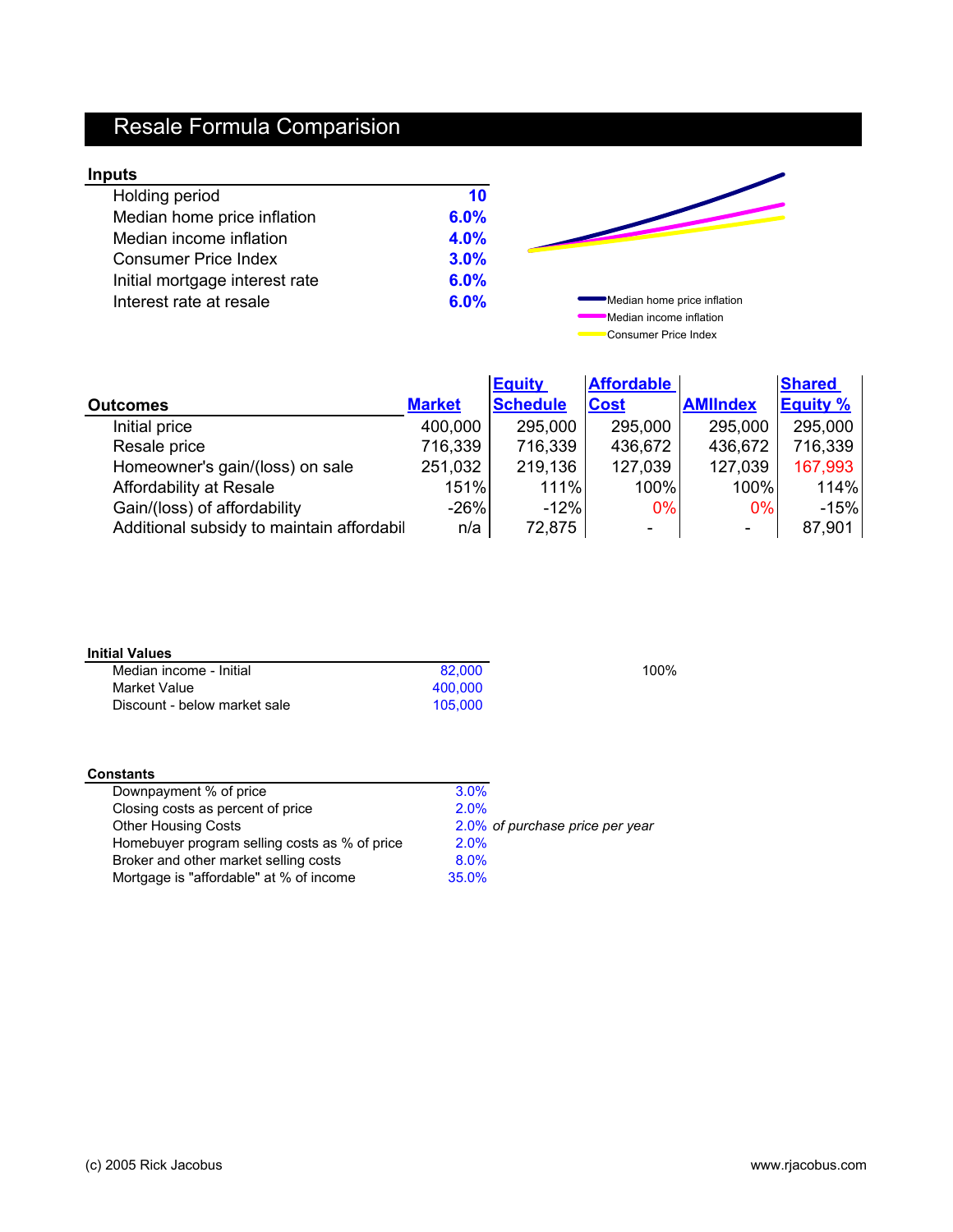This shared equity formula recaptures a percentage of the appreciation based on a predetermined schedule that gives the homeowner a higher percentage for each year that they live in the unit.

#### **Initial Costs**

| Total development cost                | 400,000 |                                                              |                                   |                                |
|---------------------------------------|---------|--------------------------------------------------------------|-----------------------------------|--------------------------------|
| Downpayment                           | 12,000  | Scenario Summary                                             |                                   |                                |
| Closing costs                         | 8,000   |                                                              | <b>Resale Formula Comparision</b> |                                |
| <b>Initial Financing</b>              |         | These are the assumptions about inflation and interest rates |                                   |                                |
| <b>Discount</b>                       | 105,000 |                                                              |                                   |                                |
| First mortgage                        | 283,000 |                                                              | Click here to adjust inputs       |                                |
|                                       |         | Holding period                                               | 10                                |                                |
|                                       |         | Median home price inflation                                  | 6.0%                              |                                |
| <b>Initial Affordability</b>          |         | Median income inflation                                      | 4.0%                              |                                |
| Monthly mortgage payment              | 1,697   | Initial mortgage interest rate                               | 6.0%                              |                                |
| Other housing costs                   | 667     | Interest rate at resale                                      | 6.0%                              |                                |
| Total housing costs                   | 2,363   |                                                              |                                   |                                |
| Affordable to % of Area Median Income | 99%     |                                                              |                                   |                                |
| <b>Resale</b>                         |         |                                                              |                                   |                                |
| Initial appraised value               | 400,000 |                                                              |                                   |                                |
| Appraised value at time of sale       | 716,339 |                                                              |                                   | <b>Equity Sharing Schedule</b> |
| Total appreciation                    | 316,339 |                                                              | Year                              | Percent to Homeowner           |
| Homeowner's share of appreciation     | 218,274 | 69%                                                          |                                   | 15%                            |
| Sponsor's share of appreciation       | 98.065  | 31%                                                          | 2                                 | 21%                            |
| Repayment of Subsidy                  | 105,000 |                                                              | 3                                 | 27%                            |
| <b>Sale Price</b>                     | 716,339 |                                                              | 4                                 | 33%                            |
|                                       |         |                                                              | 5                                 | 39%                            |
| Transaction costs of sale             | 57,307  |                                                              | 6                                 | 45%                            |
| First mortgage payoff                 | 236,831 |                                                              |                                   | 51%                            |
| Homeowner's Net Proceeds From Sale    | 219,136 |                                                              | 8                                 | 57%                            |

| Homeowner's investment at purchase   | 20.000 | 69% |
|--------------------------------------|--------|-----|
| Total of mortgage principal payments | 46.169 | 75% |
| Homeowner's total investment         | 66.169 | 81% |

Homeowner's gain/(loss) on sale 152,967

#### **Continuing Affordability**

| 21,490  |     |
|---------|-----|
| 203,065 |     |
| 491,784 |     |
| 2,948   |     |
| 987     |     |
| 3.935   |     |
| 111%    |     |
| $-12%$  |     |
|         |     |
| 119,945 | 99% |
| 418,909 |     |
| 72,875  |     |
|         |     |

| These are the assumptions about inflation and interest rates<br>Click here to adjust inputs |
|---------------------------------------------------------------------------------------------|
|                                                                                             |
|                                                                                             |
| Holding period<br>10                                                                        |
| Median home price inflation<br>6.0%                                                         |
| Median income inflation<br>4.0%                                                             |
| 6.0%<br>Initial mortgage interest rate                                                      |
| Interest rate at resale<br>6.0%                                                             |

| <b>Equity Sharing Schedule</b> |                      |  |  |
|--------------------------------|----------------------|--|--|
| Year                           | Percent to Homeowner |  |  |
| 1                              | 15%                  |  |  |
| 2                              | 21%                  |  |  |
| 3                              | 27%                  |  |  |
| 4                              | 33%                  |  |  |
| 5                              | 39%                  |  |  |
| 6                              | 45%                  |  |  |
| 7                              | 51%                  |  |  |
| 8                              | 57%                  |  |  |
| 9                              | 63%                  |  |  |
| 10                             | 69%                  |  |  |
| 11                             | 75%                  |  |  |
| 12                             | 81%                  |  |  |
| 13                             | 87%                  |  |  |
| 14                             | 93%                  |  |  |
| 15                             | 100%                 |  |  |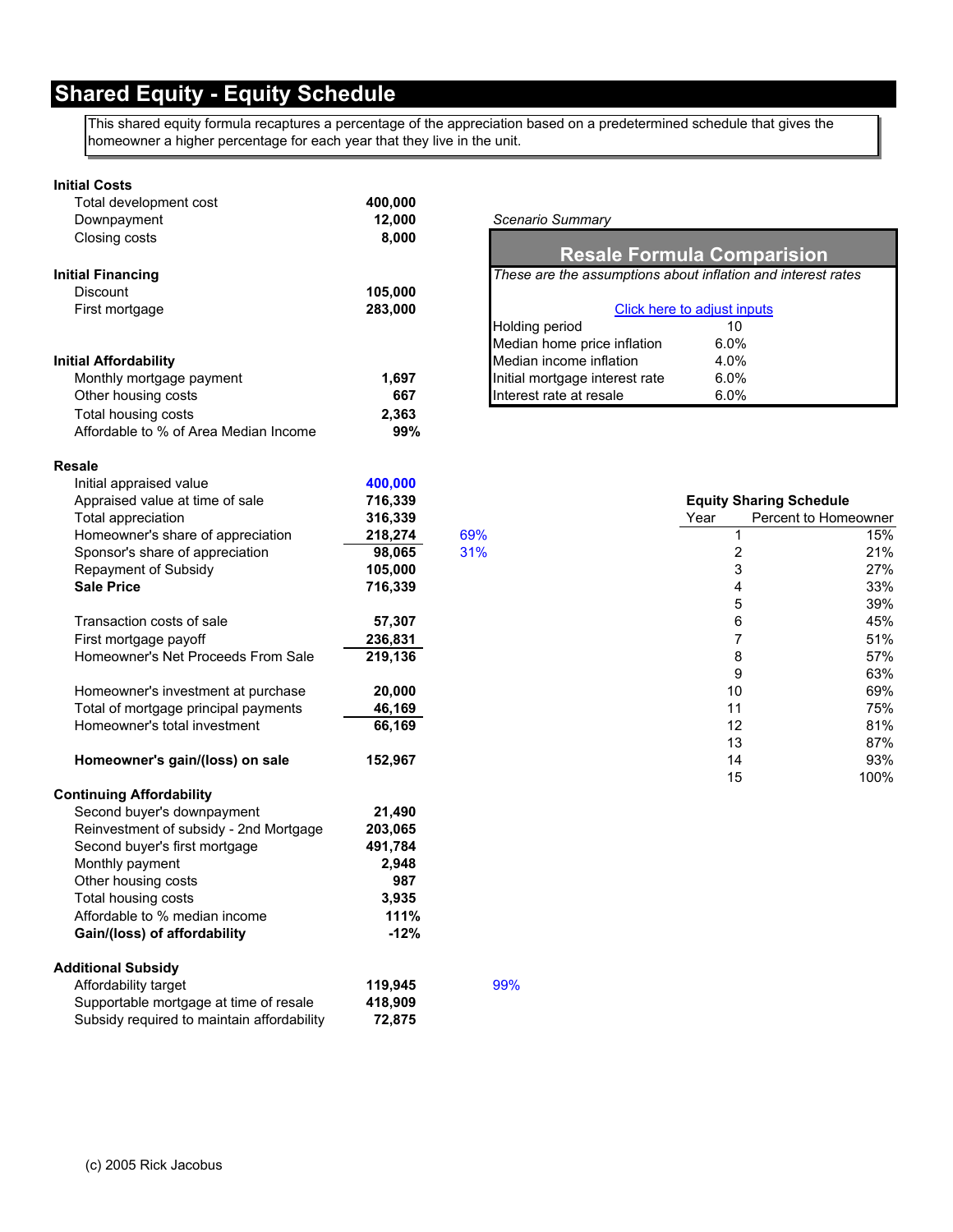### **Affordable Housing Cost Formula**

This mortgage based formula sets the sale price at a level that will insure that it is affordable to the target income level regardless of changes in interest rates.

| <b>Initial Costs</b>                                                 |                  |                                                              |
|----------------------------------------------------------------------|------------------|--------------------------------------------------------------|
| Total development cost                                               | 400,000          |                                                              |
| <b>Discount</b>                                                      | 105,000          |                                                              |
| Initial purchase price                                               | 295,000          |                                                              |
| Downpayment                                                          | 8,850            | Scenario Summary                                             |
| Closing costs                                                        | 5,900            |                                                              |
|                                                                      |                  | <b>Resale Formula Comparision</b>                            |
| <b>Initial Financing</b>                                             |                  | These are the assumptions about inflation and interest rates |
| First mortgage                                                       | 286,150          |                                                              |
|                                                                      |                  | Click here to adjust inputs                                  |
| <b>Initial Affordability</b>                                         |                  | <b>Holding period</b><br>10                                  |
| Monthly mortgage payment                                             | 1,716            | Median home price inflation<br>6.0%                          |
| Other housing costs                                                  | 667              | Median income inflation<br>4.0%                              |
| Total housing costs                                                  | 2,382            | 6.0%<br>Initial mortgage interest rate                       |
| Affordable to % of Area Median Income                                | 100%             | Interest rate at resale<br>6.0%                              |
|                                                                      |                  |                                                              |
| Resale                                                               |                  |                                                              |
| Median income at time of resale                                      | 121,380          |                                                              |
| Target income                                                        | 120,904          | 100%                                                         |
| Est. other housing costs                                             | 987              |                                                              |
| Max monthly mortgage payment                                         | 2,540            |                                                              |
| Supportable Mortgage                                                 | 423,572          |                                                              |
| Downpayment                                                          | 13,100           |                                                              |
| <b>Sale Price</b>                                                    | 436,672          |                                                              |
|                                                                      |                  |                                                              |
|                                                                      |                  |                                                              |
| Transaction costs of sale                                            | 8,733            | Assumes no broker                                            |
| First mortgage payoff                                                | 239,467          |                                                              |
| Homeowner's Net Proceeds From Sale                                   | 188,472          |                                                              |
|                                                                      |                  |                                                              |
| Homeowner's investment at purchase                                   | 14,750           |                                                              |
| Total of mortgage principal payments<br>Homeowner's total investment | 46,683<br>61,433 |                                                              |
|                                                                      |                  |                                                              |
| Homeowner's gain/(loss) on sale                                      | 127,039          |                                                              |
|                                                                      |                  |                                                              |
| <b>Continuing Affordability</b>                                      |                  |                                                              |
| Second buyer's downpayment                                           | 13,100           |                                                              |
| Second buyer's first mortgage                                        | 423,572          |                                                              |
| Monthly payment                                                      | 2,540            |                                                              |
| Other housing costs                                                  | 987              |                                                              |
| Total housing costs                                                  | 3,526            |                                                              |
| Affordable to % median income                                        | 100%             |                                                              |
| Gain/(loss) of affordability                                         | 0.0%             |                                                              |
|                                                                      |                  |                                                              |
| <b>Additional Subsidy</b>                                            |                  |                                                              |
| Affordability target                                                 | 120,904          | 100%                                                         |
| Supportable mortgage at time of resale                               | 588,167          |                                                              |
| Subsidy required to maintain affordability                           |                  |                                                              |